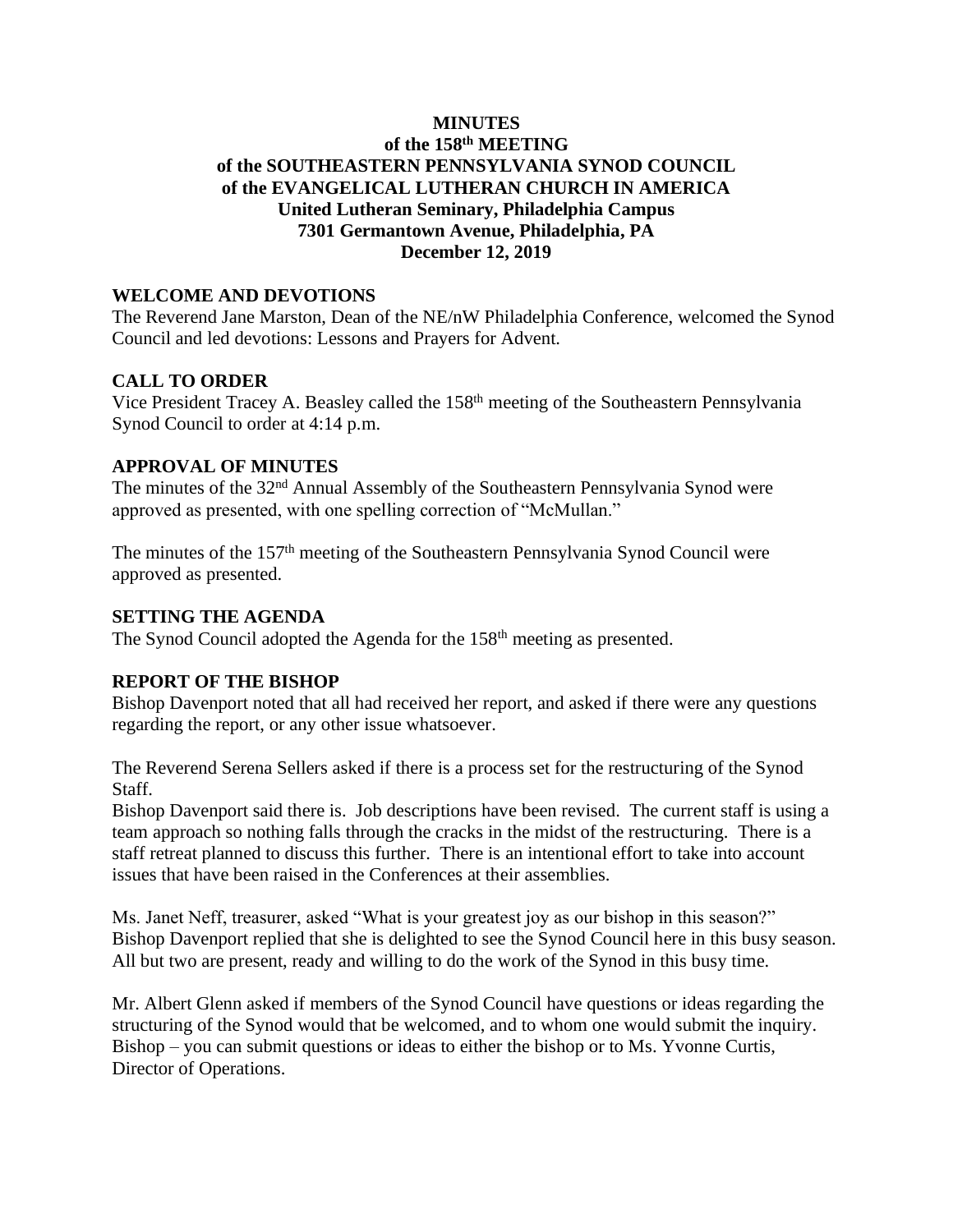The Reverend Joey Klinger asked if the Bishop is able to keep a healthy balance in this hectic season.

The Bishop said she is.

## **Actions on the Roster**

Secretary Richard presented the following actions on the roster, all of which **the Synod Council adopted unanimously.**

# *On Leave Extension Request to ELCA Conference of Bishops*

**S.C.19.12.01. THEREFORE, BE IT RESOLVED THAT Deacon Suzanne Rigg be granted her second** *On Leave From Call* **extension from the ELCA Conference of Bishops Roster Committee, and** 

**BE IT FURTHER RESOLVED THAT the Southeastern Pennsylvania Synod Council request approval of this extension from the ELCA Conference of Bishops Roster Committee.**

# *Call to Specialized Ministry*

**S.C.19.12.02. THEREFORE, BE IT RESOLVED THAT the Southeastern Pennsylvania Synod Council extend a three-year renewable call to Specialized Ministry to the Rev. DeBorah Glod as Chaplain/Spiritual at Compassus Hospice & Palliative Care in Fort Washington effective November 11, 2019 to November 10, 2022.**

# *Term Call Extension*

**S.C.19.12.03. THEREFORE, BE IT RESOLVED THAT the Southeastern Pennsylvania Synod Council extend a three-year renewable term call to the Rev. Tricia Neale as Executive Director at Feast of Justice in Philadelphia effective December 1, 2019 to November 30, 2022.**

# *Request to move from Active to On Leave from Call Roster*

**S.C.19.12.04. THEREFORE, BE IT RESOLVED THAT the Southeastern Pennsylvania Synod Council grant on leave from call status to the Rev. Donna Wright, first year, effective July 2, 2019**

#### *Requests to move from Active to Retired Roster*

**S.C.19.12.05. THEREFORE, BE IT RESOLVED THAT the Southeastern Pennsylvania Synod Council grants the Rev. Jonathan Shin retirement status, effective June 25, 2019 S.C.19.12.06. THEREFORE, BE IT RESOLVED THAT the Southeastern Pennsylvania Synod Council grants the Rev. Harold Evans retirement status, effective April 1, 2019 S.C.19.12.07. THEREFORE, BE IT RESOLVED THAT the Southeastern Pennsylvania Synod Council grants the Rev. Dyan Lawlor retirement status, effective December 1, 2019 S.C.19.12.08. THEREFORE, BE IT RESOLVED THAT the Southeastern Pennsylvania Synod Council grants the Rev. Joseph Varsanyi retirement status, effective January 1, 2020**

#### **Information not requiring action**

*Resigned from the ELCA Roster*  The Rev. Ashley Rossi effective October 10, 2019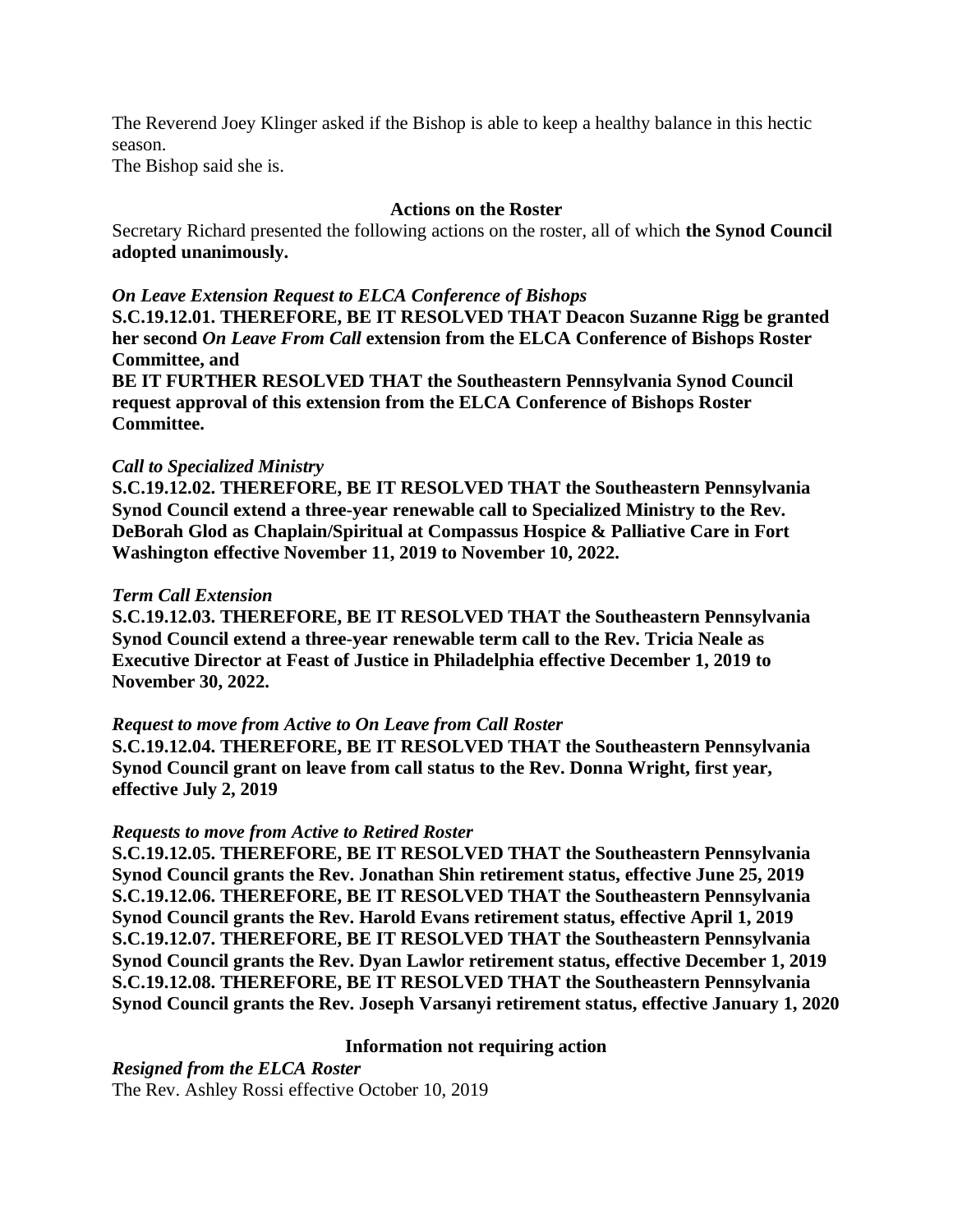# *Transfer*

The Rev. Terrance W. Goad to Lower Susquehanna Synod effective June 20, 2019 The Rev. Amy S. Hotter to New Jersey Synod effective September 19, 2019 The Rev. Stephen B. Johnson from North Carolina Synod effective September 28, 2019 The Rev. Burlington B. Latshaw III to NEPA Synod effective Oc. 24, 2019.

# **REPORT OF THE VICE PRESIDENT AND EXECUTIVE COMMITTEE**

Vice President Beasley noted that her report had been submitted to the Council, and asked for questions regarding it.

#### **Synod Office Space**

Mr. Glenn asked about the status of the Synod office space at the Seminary. Bishop Davenport asked the Rev. Dr. Martin Otto Zimmann, representative and host from United Lutheran Seminary, to respond from the perspective of the school.

Dr. Zimmann shared the Seminary would like the Synod to stay as long as they can. There are still some questions about how we can make revenue streams that allow for sustainability, but there is not a definitive answer as to what that will entail. At the moment, the Seminary is grateful for the Synod's presence as long as the Synod is pleased to be on the Seminary campus. Bishop Davenport stated that we as the Synod are looking at all options, and at various partnerships. While we like the idea of working together to remain here, the rent is too high, and we need to be good stewards of the resources entrusted to us. We have looked at three ministry sites as well as some corporate sites for possible office space.

#### **All Saints Appeal**

We have received \$29,000 toward our goal of \$35,000 for this appeal. Receipts from previous years have been: \$18,000 in 2018; \$26,000 in 2017; \$28,000 in 2016; \$46,000 in 2015.

#### **Resolution from St. John's, Richlandtown**

The following resolution was received from the congregation council of St. John's, Richlandtown:

#### **In response to the ELCA's declaring itself a sanctuary church**

WHEREAS, we understand the church's call to be one of welcoming all people who come to our door and endeavoring to help them as we are able; and

WHEREAS, we support the church caring for legal immigrants and refugees in this country, including through churchwide efforts like the program Lutheran Immigration and Refugee Services, and the strategy to Accompany Migrant Minors with Protection, Advocacy, Representation and Opportunities (AMMPARO); and

WHEREAS, we recognize that there is a problem with the immigration system as it currently exists in our country and that, in its current form, it puts vulnerable people at risk, especially children; and

WHEREAS, in the current political context, the word "sanctuary" is ambiguous and can be understood by others to mean that the church is proposing to undertake illegal activities on behalf of migrants, an assumption that could have dangerous consequences for individual congregations and the church; and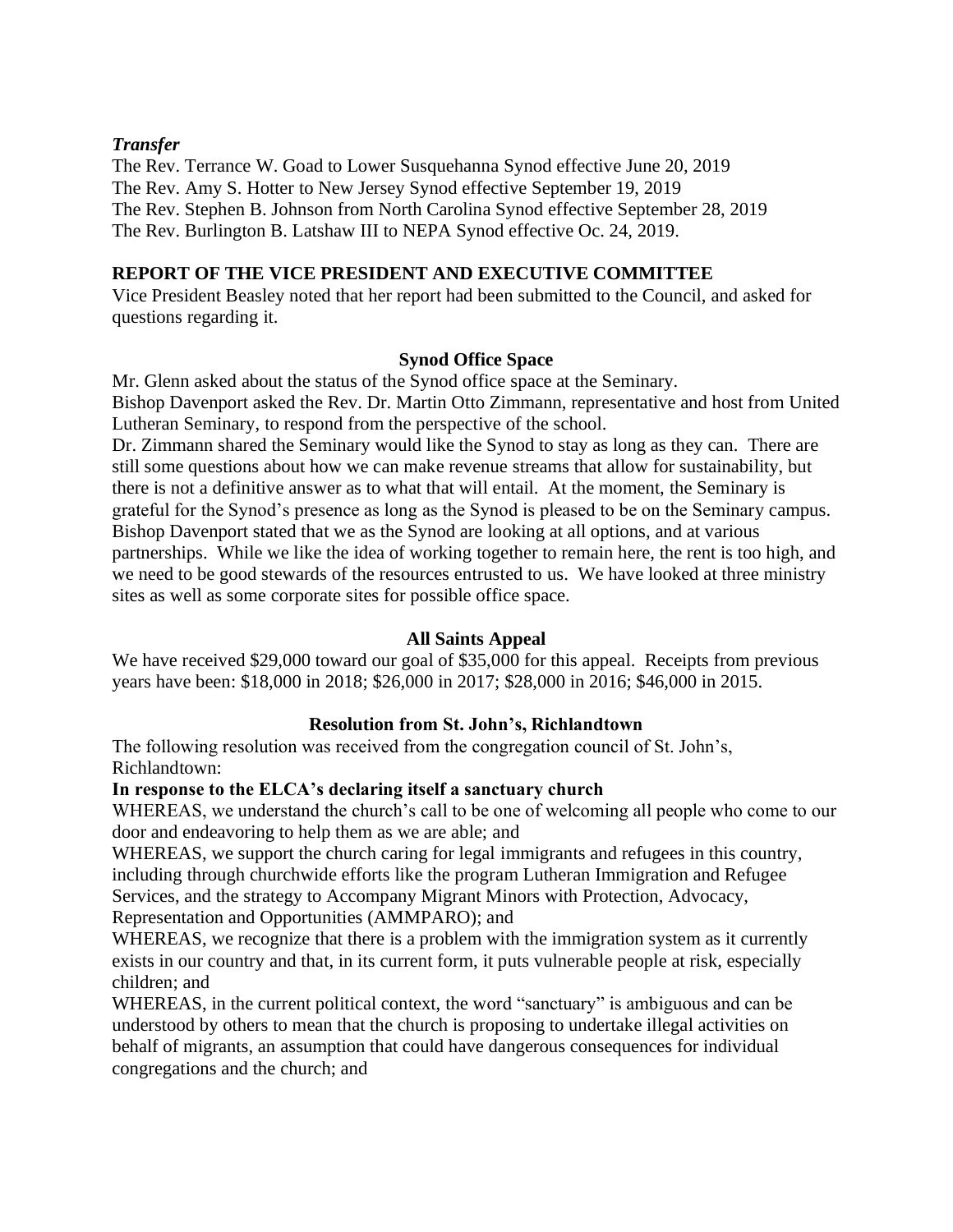WHEREAS, the process of passing the resolution at the 2019 Churchwide Assembly to declare the ELCA a sanctuary church left out local voices and more careful deliberation and did not properly consider the reaction of the wider church and society given the current interpretation of a politically polarizing word like "sanctuary"; and

WHEREAS, it should be the position of the church to welcome all opinions and concerns and not take on a political agenda that estranges people within the church and impacts how those outside the church perceive the church; be it

RESOLVED, that St. John's Lutheran Church in Richlandown, PA memorializes the SEPA Synod Council and Churchwide Council to promote the removal of the label "sanctuary" from the resolution adopted in the 2019 Churchwide Assembly at the next Churchwide Assembly in 2022 and replace this word with a less politically incendiary statement such as "universally welcoming"; and

Work to actively petition all members of Congress, through advocacy programs like AMMPARO and LIRS, to work together to effect changes to the current immigration laws so that migrants and U.S. citizens alike are ensured safety and security; and, until such time as the "sanctuary" statement can be changed,

Make available educational resources that target congregations and create an informational campaign that targets the national public by the spring of 2020 about what the ELCA is doing to address the migrant crisis; and

Make available discussion resources for congregations by the spring of 2020 to deliberate with the national church about what the word "sanctuary" means; and, using the results of these discussions,

Create a publicity campaign for the wider public by the fall/winter of 2020 that clarifies what "sanctuary" is and isn't for the ELCA.

Vice President Beasley called on the Reverend Tyler Rasmussen to bring background information to the Synod Council, as he was a part of conversations with St. John's council.

Pastor Rasmussen shared that the congregation council is afraid of how the use of "sanctuary" will be heard in the broader community. They are concerned that this will give "bad actors" in the immigrant community permission to violate the law, and they are concerned that this will give bad actors on the extreme right the idea that we are breaking the law for illegal immigrants, and will empower them in their threats to harm immigrants. Pastor Rasmussen and Pastor Kat Steinly, who serves at St. John's, worked with the congregation council to find a measured way for them to address their issues that was proactive, and let them feel heard in the midst of their concerns.

A wide and varied discussion ensued regarding how the Synod Council should respond.

Secretary Richard shared several items related to the resolution.

It is appropriate for their congregation council to speak to the Synod Council, and for them to request that the Synod Council address the Church Council. Councils speak to councils, and assemblies speak to assemblies. However, we cannot, as councils, override the action of an Assembly. Therefore our passing this on to the Church Council will not yield a change in language that the Churchwide Assembly adopted.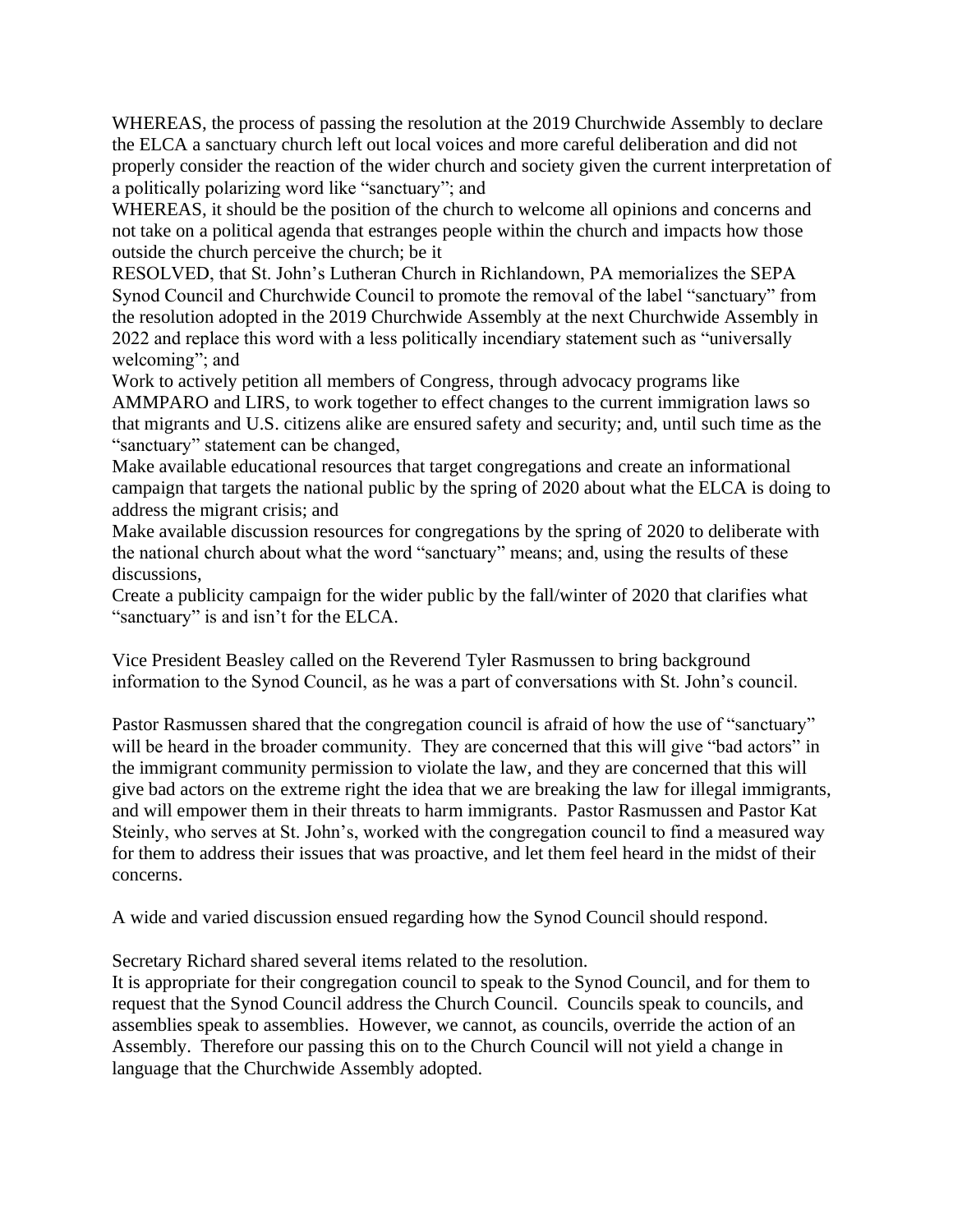Many of the actions that St. John's is requesting are a part of the resolution adopted at the Churchwide Assembly, particularly empowering AMMPARO and LIRS to work for the advancement in the immigration issues before the country, the need to clarify the meaning of "sanctuary," and the dissemination of educational materials on the issues of sanctuary, immigration, and the need for us to stand with migrants and those in need.

Secretary Richard suggested we draft two letters; one to St. John's, Richlandtown, to let them know we have received their resolution, have discussed it, and are passing it on to the Church Council, clarifying that we cannot effect the change requested at a council level, and a second to the Church Council, including the resolution from St. John's, recognizing that the Church Council cannot change the wording, but encouraging the Church Council to expedite the work on the definition of sanctuary and the dissemination of educational materials called for in the resolution from the Churchwide Assembly, noting that St. John's is not the only congregation concerned about this choice of language, and seeking clarification and assistance in applying the spirit of the "sanctuary church" resolution.

# **REPORT OF THE SECRETARY**

Secretary Richard referenced his written report, which contains the changes to the Synod constitution, bylaws, and continuing resolutions adopted at the 2019 Churchwide Assembly. The required provisions have been incorporated, needing no action by the Synod Council or Synod Assembly, but taking affect as soon as posted. The other provisions are items that will need to be adopted by the Synod Assembly, as they pertain to sections that are not required provisions of the constitution, but contain language that needs to be incorporated to keep consistent across the entire document. There will also be some other changes to incorporate the new language and understandings in portions of our SEPA constitution that are not part of the Model constitution for Synods, but have grown out of our local context.

The bulk of the changes deal with two topics. One is the change in designation of deacons from "lay" to "clergy," and representational principles of assemblies and committees based on this change. The second is a change in language from "male" and "female" to "man" and "woman," and percentages from 50 / 50 to at least 45%. This is an attempt to make room for those who do not identify as "male" or "female", and to allow flexibility in the numbers needed to make a legal gathering.

There will be a delay for all of this to be incorporated, as there is language in the constitution and the by-laws that will need to be altered by the next Churchwide Assembly to fully change the designation of deacons as clergy. This will leave an awkward period of time for deacons and their ability to serve in certain positions, as we need to formally change the language of the constitution before we can nominate deacons for these positions.

# **REPORT OF THE TREASURER**

Ms. Janet Neff, treasurer, referenced her written report. She made the following comments regarding our position as we approach the end of the year: Partnership support is down, but we anticipate that increasing as we come to Christmas and the end of the year. Congregations often send in more of their pledge with the end of year income. In the meantime, we are in good financial shape because we were able to sell some of the properties we hold under management.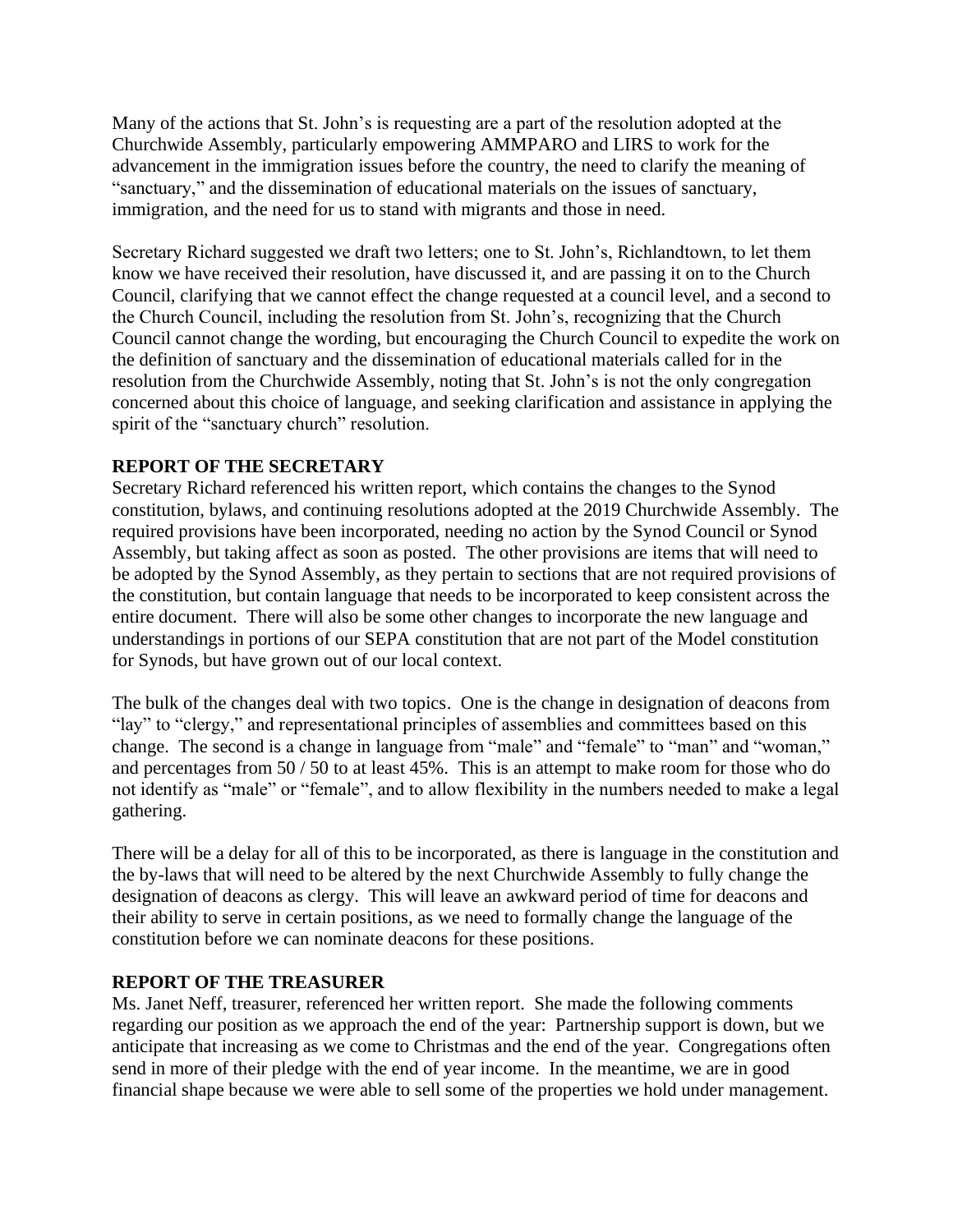We continue to try to encourage partnership support by showing this money is not about what the Synod needs to receive, but how this money makes a difference as it supports the work of our congregations and the ministries of our Synod.

Ms. Neff asked if there were any questions.

The Reverend Gwendolyn King asked about numbers in the Temporarily Restricted funds, particularly an entry of monies received for Racial Justice. Ms. Neff explained that this is money that people have given personally toward this concern.

This is separate from, and in addition to, the money budgeted for the Anti-racism Team.

Pr. King shared that she did not want the Synod Council to think that the Anti-racism Team was overspending their budgeted amount.

# **REPORT OF THE FINANCE COMMITTEE**

Mr. Glenn, chair of the Finance Committee, echoed what Ms. Neff had shared that we have gained resources from the sale of properties under management. However, he emphasized that this is not a guaranteed source of income, nor an ongoing source. We still need to support the work of our Synod through our congregations' Partnership Support.

The Finance Committee reviewed the financial reports, and all seems in order.

The Committee also reviewed the allocation of assets from the sale of properties, and can assure the Council that they are being distributed properly, including the portion that goes to the Fund for Mission.

The Committee is working on a form for seminary graduates to use to apply for monies to assist with their student loan debt. This is in line with the budgeting decision made at the Synod Assembly to reduce the amount going to the seminary in order to provide help to those who graduated seminary prior to the recent decision to offer free tuition to all incoming students.

# MISSION MOMENT

Vice President Beasley welcomed Dr. Martin Otto Zimmann, Director of Church Relations, Adjunct Faculty for Church and Society, and Executive Director of the Stewardship Life Institute to bring the Mission Moment.

Dr. Zimmann started his remarks by thanking Pr. King for the work of mentorship, pastoral care, and spiritual support she provides for the students of ULS, Philadelphia Campus.

He then shared an "End of Year Update" describing aspects of the Seminaries work in 2019. Dr. Zimmann thanked SEPA Synod for its ongoing support of the Seminary, noting that the money we give goes to daily operations, not to scholarships. "This is what helps to keep the lights on."

All degree seeking students, regardless of denomination, are now receiving full tuition scholarships. As a result, many fewer students are needing to obtain federal loans to cover their debts.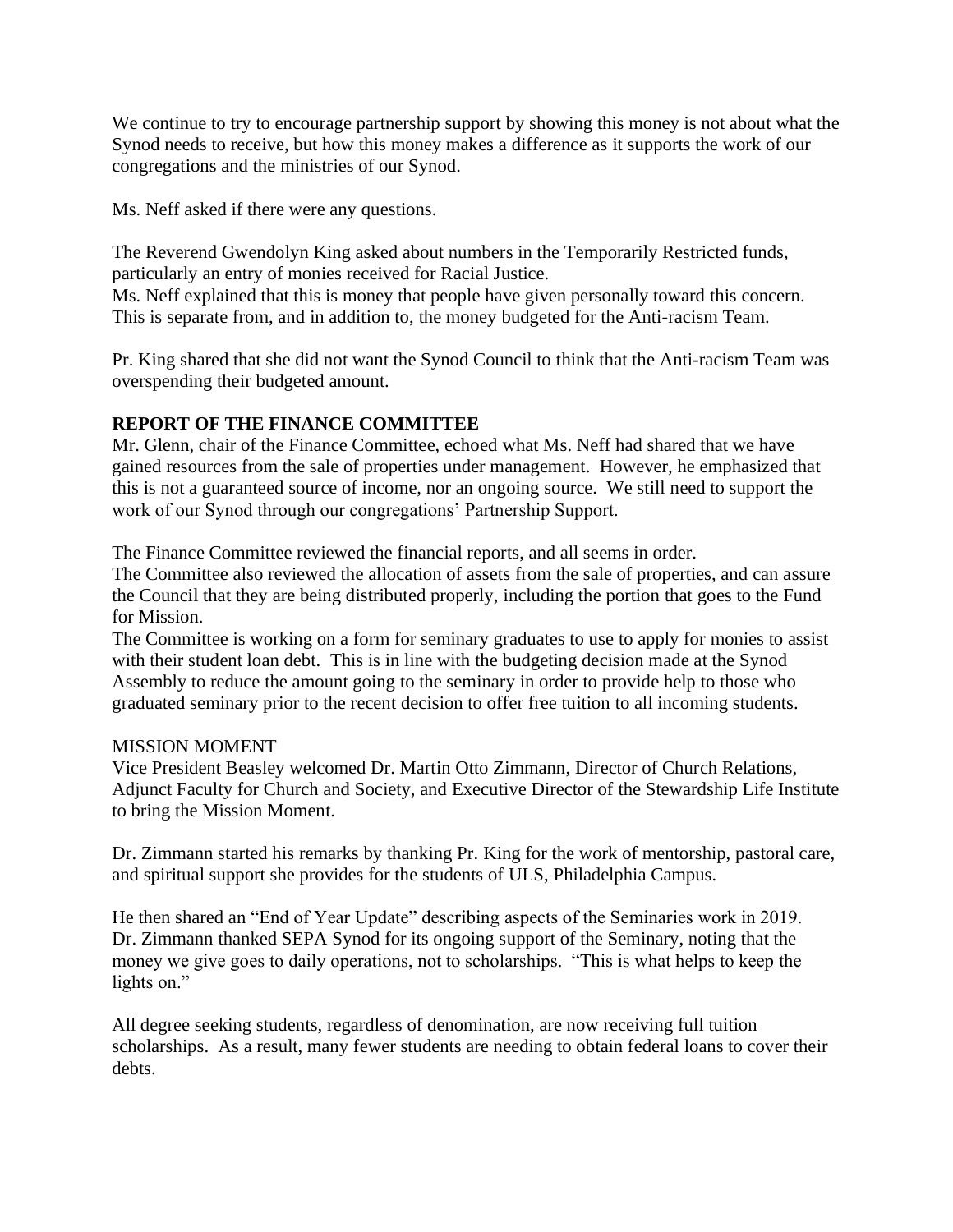The Seminary is working hard to pay off the Brossman Center on the Philadelphia Campus, and the Seminary Ridge Museum on the Gettysburg Campus.

The Seminary community is grateful for the work of Interim President Dr. Richard Green, who left the position at the end of November. While he is missed, the community is happy for him that he is able to join his wife in Arizona to enjoy their time together in retirement.

The goal is to have the presidential search completed, and a new president in place, by the fall of 2020.

Bishop Davenport thanked Dr. Zimmann for his, and the Seminary's, partnership, hospitality, and the dinner we are soon to receive.

# **COMMITTEE REPORTS**

# **Forward Together in Faith**

A written report had been submitted. Grant funds will be distributed in January.

#### **Constitution Committee**

Pr. Tyler Rasmussen, Chair of the Constitution Committee, presented the following resolutions for Council approval.

**S.C.19.12.09. THEREFORE BE IT RESOLVED that, pending ratification by the congregation, the Southeastern Pennsylvania Synod Council approve the congregation constitution as amended of Trinity, Springfield, Bucks County; St. John's, Sumneytown; and Reformation, Philadelphia**

**The Synod Council unanimously adopted the resolution.**

**S.C.19.12.10. THEREFORE BE IT RESOLVED that the Southeastern Pennsylvania Synod Council approve the congregation articles of incorporation as amended of Trinity, Springfield, Bucks County.**

**The Synod Council unanimously adopted the resolution.**

Pr. Rasmussen has recently accepted a call to the Greater Milwaukee Synod. The Synod Council expresses its thanks to Pr. Rasmussen for his service to this Council, and his work as chair of the Constitution Committee. We wish him Godspeed and many years of God's blessing in his new pastorate.

#### **Investment Committee**

David Ehret, chair, presented the report.

This year our investments have done exceptionally well, with a return of nearly 20%. Next year we expect to return to a more normal rate of return of 5%. Total investment portfolio is \$4,518,109.

#### **Administration Committee**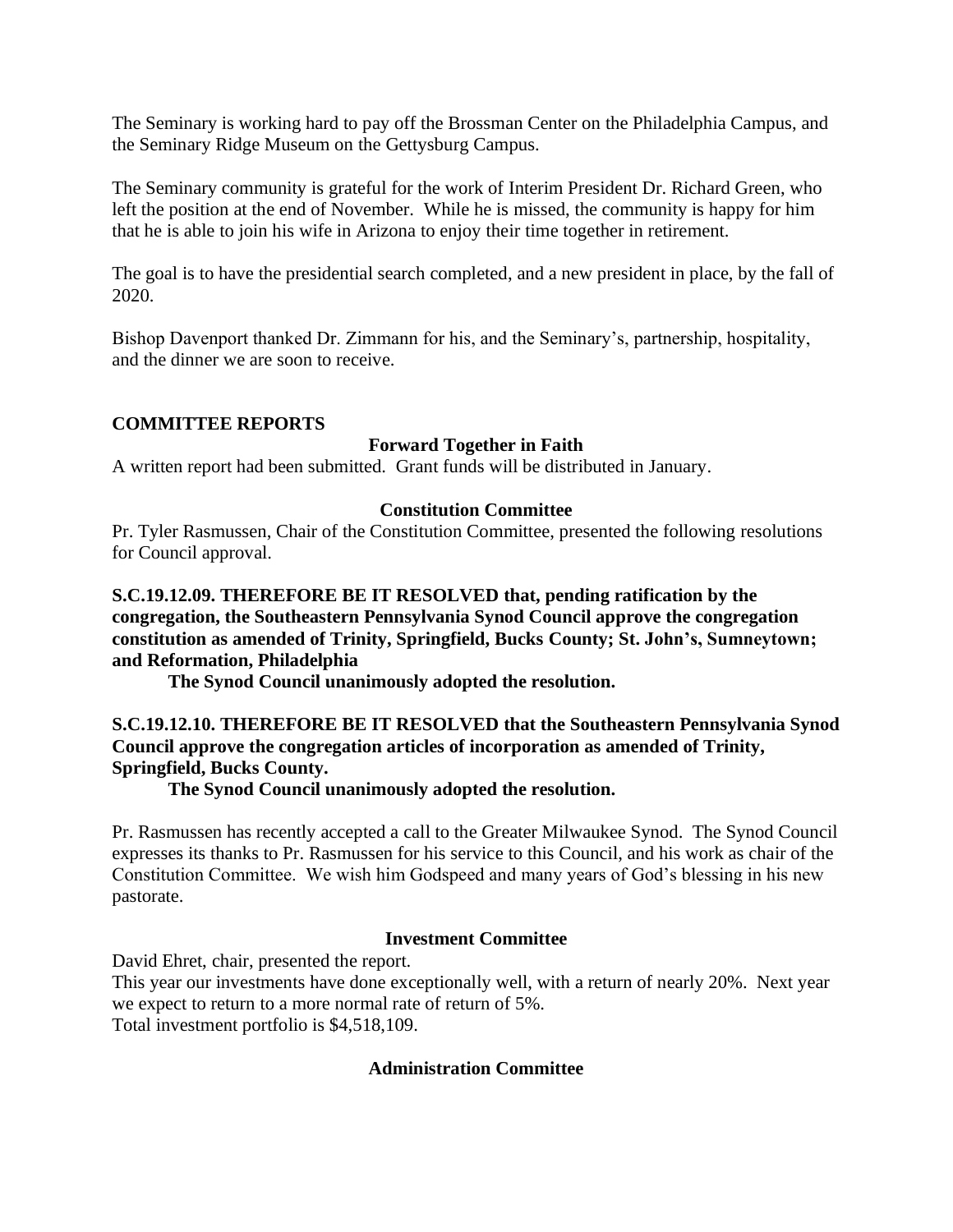The proposed Agenda for the 33rd Annual Synod Assembly was presented for comment and revision. The theme is "Acuity: Seeing Mission Possibilities".

At the 2:20 presentation of the Report of the Treasurer and Finance Committee, it should be stated that this is where the proposed budget is considered.

Service and Learning opportunities will be a part of the Assembly. We have set an opportunity for people to come and serve. The projects will include filling backpacks for those experiencing homelessness and working on quilts for Lutheran World Relief. This will give even more lay members of our congregations to see, and experience, some of the work of the Synod.

Pr. King asked if there will be any inclusion of the 50/40/10 Anniversary celebration as part of the Assembly.

Bishop Davenport said she expects so, as she has dropped enough hints to that effect. Vice President Beasley shared that there will be a weekend celebration to commemorate the anniversary. A revival will be held on Friday, October 23, and a breakfast will be held on Saturday, October 24. The event is being coordinated by Pastor Sandra Brown and Pastor Sarah Anderson-Rajarigam.

The Proposed Agenda was adopted with the addition of the consideration of the budget, and some inclusion of the 50/40/10 celebration.

#### **Nominating Committee**

The Reverend Lydia Posselt, chair of the Committee, described the open positions for which we need nominees. She noted that we will be staggering the terms on the Consultation Committee. Pr. Posselt asked the members of the Synod Council to distribute the letter, approach potential nominees, and have forms, including a picture, in by February  $15<sup>th</sup>$ . She encouraged those members of Synod Council who are eligible for re-election to consider allowing their name to be placed in nomination, and submit their paperwork.

The Synod Council expressed their congratulations to Pr. Posselt on her recent marriage.

# **OLD BUSINESS**

None

#### **NEW BUSINESS**

Please hold to timelines as we approach the Assembly, and the need for report submissions. The date for submission of reports is March 15<sup>th</sup>.

Vice President Beasley asked the chairpersons of the committees to include in their reports the date when you met, where you met, if you met remotely, and the date of your next meeting. She also asked that they be sure to sign their reports when they submit them.

#### **UNFINISHED BUSINESS**

To ensure we have a process to address the concerns of St. John's, Richlandtown, Pr. King moved that **the Executive Committee draft the letters to the congregation council of St. John's, and to the Church Council regarding the issue of Sanctuary Church.**